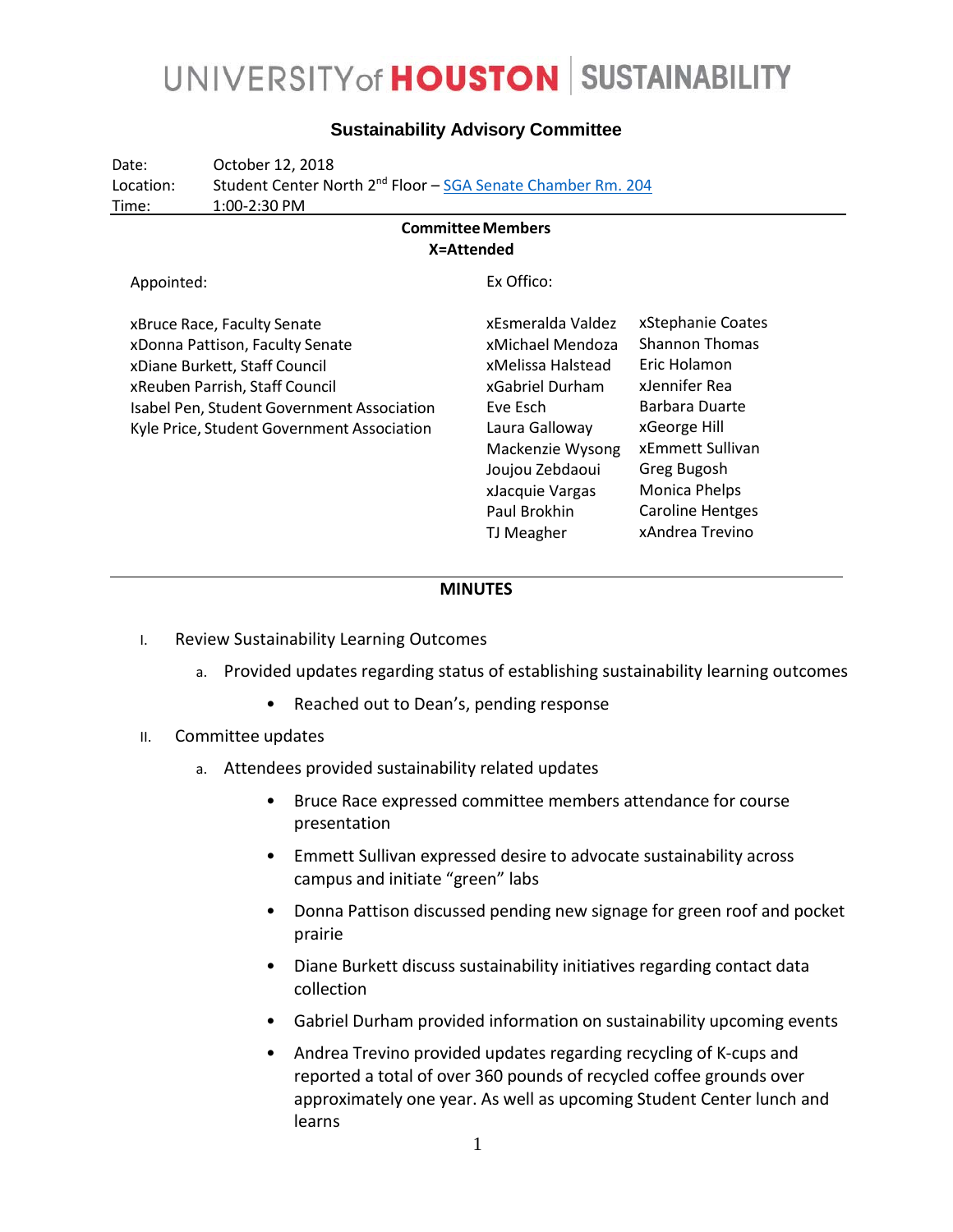# UNIVERSITY of **HOUSTON** SUSTAINABILITY

- Office of Sustainability may be able to provide boxes to other departments to encourage k-cup recycling
- AASHE conference wrap up provided by sustainability committee members
- III. Round Table Discussion on Committee Function
	- a. Provided background regarding SFAC interest in establishing a UH Green and Just Fund and committee's role in establishing program guidelines and governance in preparation for long-term planning/execution
	- b. Overview of UH Green and Just Fund was discussed in-depth by reviewing fund definition, student learning objectives and project goals, review and approval process, types of grants, fund process timeline and project examples
	- c. Committee feedback included the following comments below:
		- Clearly defining project learning objectives, methods, and outcomes
		- Add language such as stewardship within program objectives/goals
		- Develop Green Fund mission and vision
		- Continue with high level overview of program
		- Establish a subcommittee to oversee and review green fund (members to include paid program manager and marketing student positions)
		- Entire sustainability committee to vote on final projects
		- Provide education tutorial for project budget development such as a video or other tools on sustainability website
		- Certain projects will require faculty or staff advisor
		- Green fund will be completely student driven
		- Department or individual to oversee of funds to be determined
		- Add mid-semester review process for students to report to sustainability committee regarding project status and ensure on track
		- Develop rubric for scoring project selection
		- Discussed potential fees and opt-out
		- Discussed examples of other green funds from other institutions to develop best practices
		- Students would need to define success and background research during application process
		- Possibly providing a workshop to assist students with application process
		- Committee agreed to increase student members for green fund subcommittee